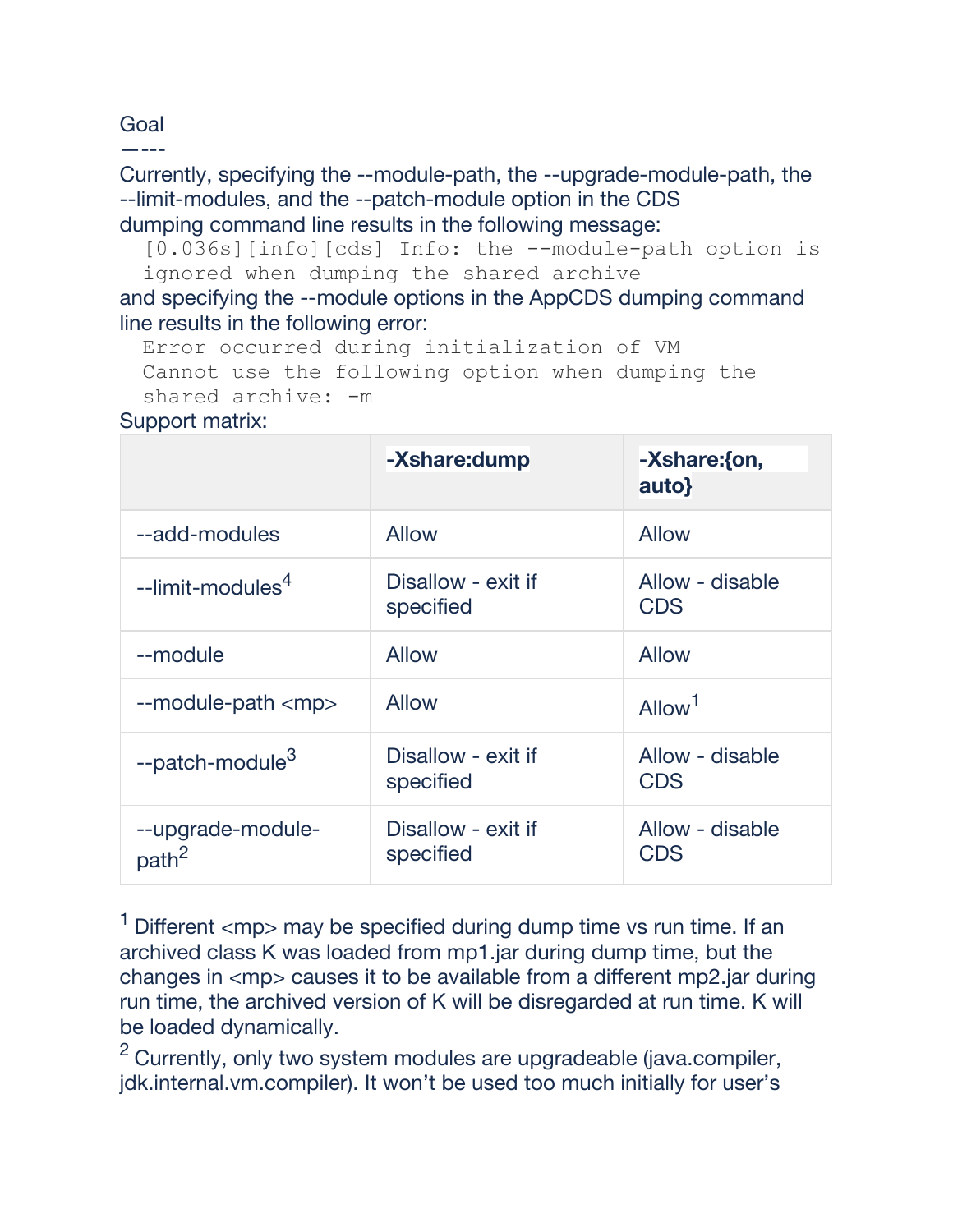developed modules. Lab is using --upgrade-module-path to upgrade Graal. This can be added in a subsequent enhancement if CDS and Lab Graal are used often together.

 $3$  As documented in [JEP 261,](http://openjdk.java.net/jeps/261)  $-$  patch-module is strongly discouraged for production use.

 $<sup>4</sup>$  --limit-modules is intended for testing purpose to limit the observable</sup> modules (as in the image only contains the limited observable modules). SQE runs tests with --limit-modules java.base (for example to verify if the tests pass with a minimal image) at run time.

[CSR JDK-8199710](https://bugs.openjdk.java.net/browse/JDK-8199710) has been approved for the change in behavior for the last 3 options.

Two different ways of specifying a module in a --module-path:

- 1 modular jar
- 2 exploded module

This RFE only supports modular jar files.

### Dump time —————

Currently, during dump time, a buffer (classpath entry table) is allocated for storing the -Xbootclasspath/a and the -cp paths info. This is being done in early stage during vm initialization – indirectly called from the init\_globals() function.

The classpath entry table is required during loading some boot classes. However, the modules will not be define until at a later stage of vm initialization during initPhase2. Therefore, when the classpath entry table is being allocation, the number of –module-path entries is unknown at that time and the exact size cannot be allocated. The allocation of the \_classpath\_entry*\_*table (renamed as \_shared\_path\_table) will be done after all the modules have been defined, in order to capture the location info of the modular jars in the –module-path. The shared path table contains the existing runtime image entry, followed by the -Xbootclasspath/a entries, followed by the -cp entries entries, and then followed by the entries with the 'location' ends with '.jar' from the ModuleEntryTable associated with the AppClassLoader.

Each element in the table points to a SharedClassPathEntry. Later when we also support the --upgrade-module-path, we will need to include the entries from the ModuleEntryTable(s) associated with the boot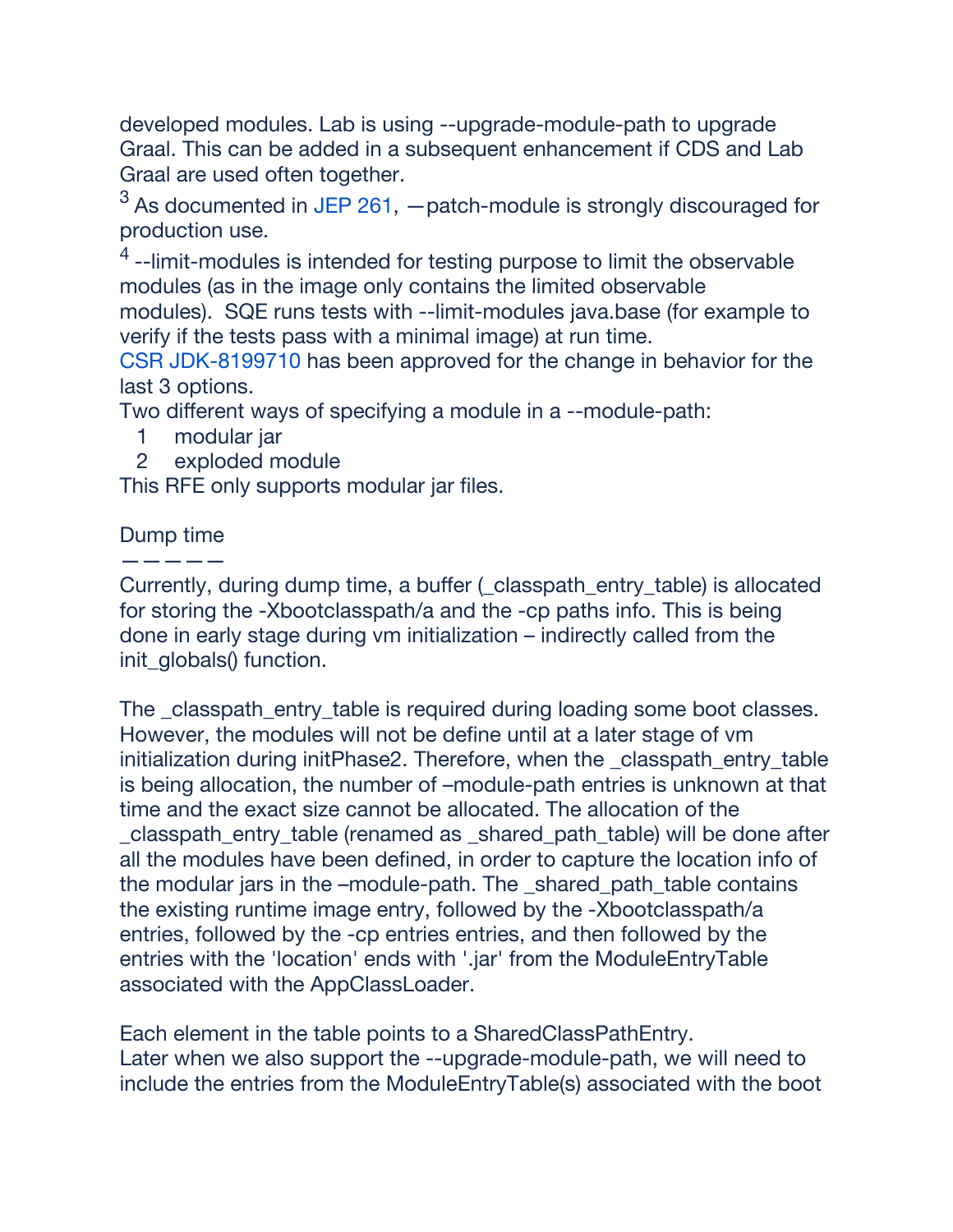and platform class loaders.

At dump time, prior to the initialization of the shared path table (its size being 0), the vm is loading the required system classes from the runtime image. During that time, the classpath index is set to 0 for those loaded classes.

After the initialization of the shared path table, we loop through the \_shared\_path\_table and compare the path of each entry with the ClassFileStream's source. If there's a match, 3 cases to be considered:

- 1 the source of ClassFileStream starts with "jrt:" or the source is a runtime image
	- a the class is from the runtime image, set \_classpath\_index to 0
- 2 the class is from an unnamed module
	- a if the loader is system class loader, make sure the shared path table index is within app\_class\_paths\_start\_index and \_app\_modue\_paths\_start\_index before assigning to the \_classpath\_index
	- b if the shared path table index is  $>= 1$  and  $<$ \_app\_class\_paths\_start\_index, assign to \_classpath\_index (the class is from the -Xbootclasspath/a)
- 3 the class is from a named module (class from the --module-path)
	- a make sure the \_shared\_path\_table index is within the range of the --module-path portion of the table before assigning to the \_classpath\_index

# Run time

# ————

Unlike the -cp, there's no restriction that the –module-path at dump time must equal to or a prefix of the one during run time.

The origination of a module class can be verified by comparing the archive class location with the runtime module location (part of the runtime shared class visibility check). However, for classes on the -cp, vm has no direct information of the class runtime location. Therefore, the -cp path is handled with more restrictions.

For the --module-path info portion of the \_shared*\_*path\_table in the archive header, we will validate the timestamp and size of the jar file.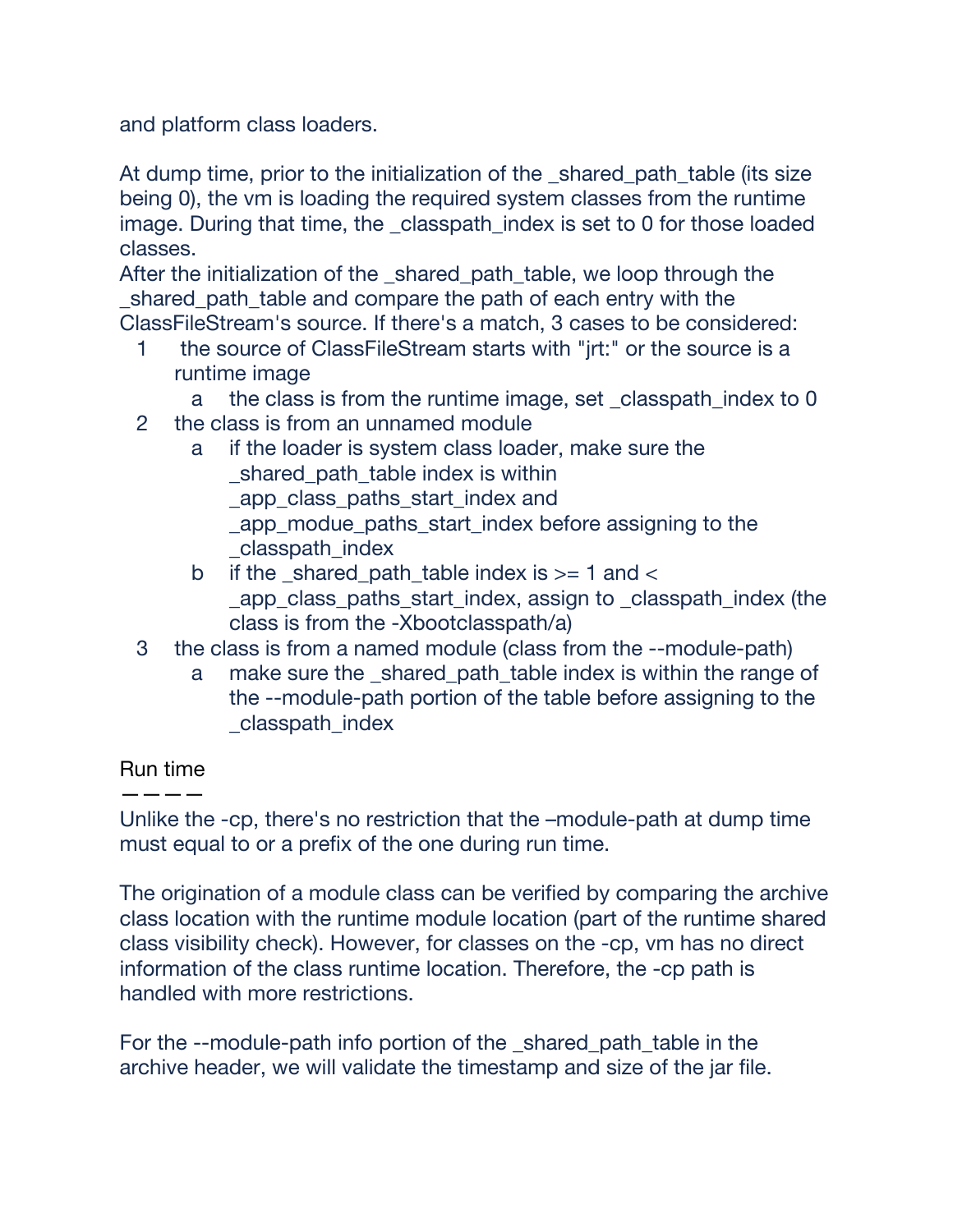If the --module-path has been changed during run time but it contains the same modular jar during dump time. In this case, at runtime the classes will be loaded from the modular jar instead of from the archive.

Enhance the shared class visibility check to handle classes from –modulepath for the SystemDictionary::is\_system\_class\_loader() case.

- **Existing null PackageEntry check:** 
	- the SharedClassPathEntry is not a runtime image
	- classpath\_index is within the index into the -cp

Adding the following condition:

- classpath index is less than the app\_module\_paths\_start\_index
- Existing non-null ModuleEntry check:
	- the SharedClassPathEntry is a runtime image (the class is from the runtime image)
	- the class is from an unnamed module and the classpath index is within the index into the -cp

Adding the following condition:

• the class is from a named module *and* 

the classpath\_index is within the range of the module path indices *and* the 'location' from the SharedClassPathEntry is the same as the one in the **ModuleEntry** 

Test scenarios

———————

- 1 Existing tests with -cp only
	- a all existing CDS/AppCDS should pass
- 2 Simple test with –module-path and -m options in the command line
	- a java --module-path mod\_dir -m myModule
		- i location of module is the same during dump time and run time
			- dump time: the classes in the --module-path should be archived
			- run time: the classes in the --module-path should be loaded from the archive
		- ii locations of module are different during dump time and run time
			- dump time: the classes in the --module-path should be archived
			- run time: the classes in the --module-path should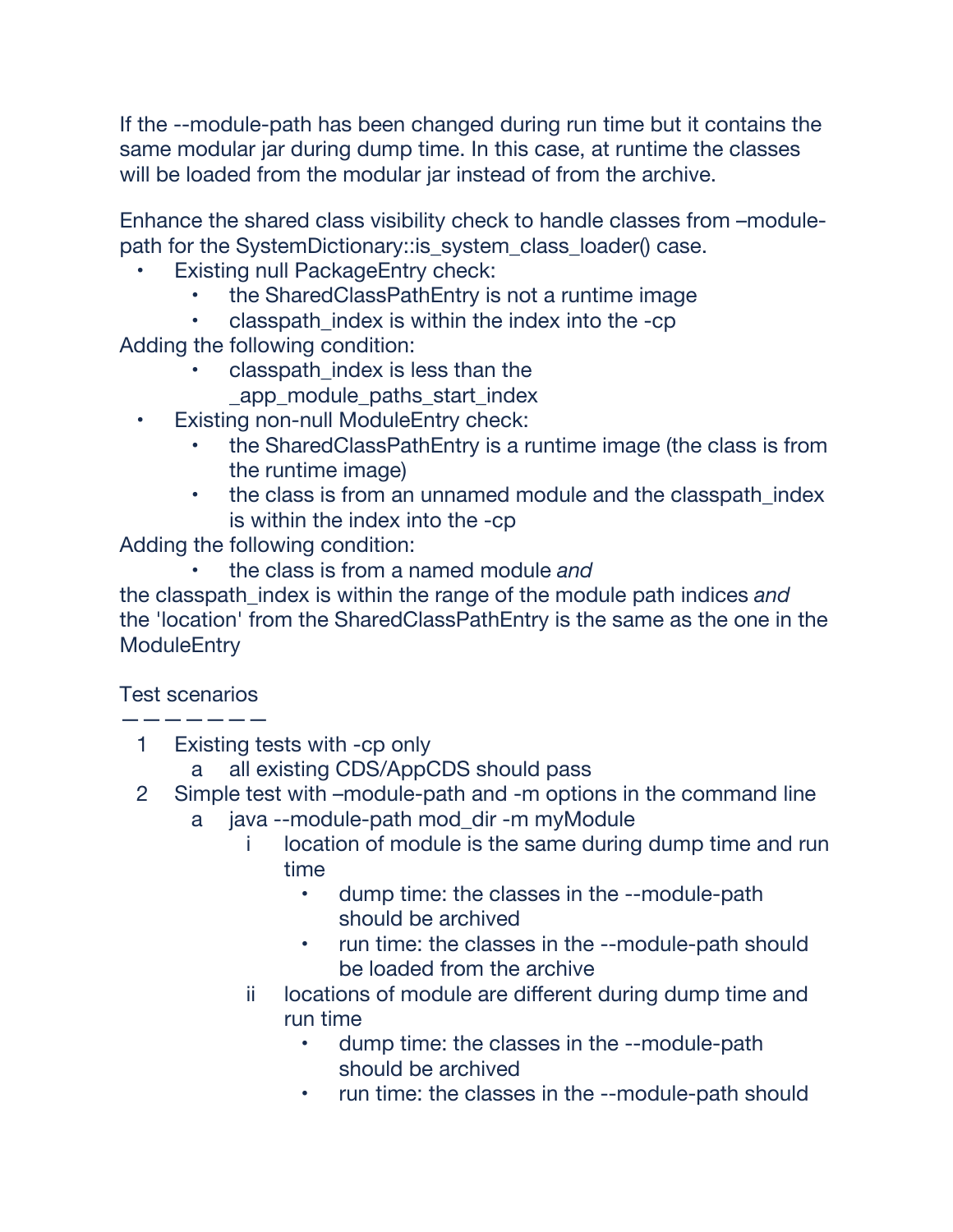not be loaded from the archive

- iii location of module is the same during dump time and run time; with an non-existence path appended to the - module-path during run time
	- the non-existence path will be ignored, the results are the same as in case i.
- 3 Test with -cp and –module-path and -m
	- a if the main class is specified such as:
		- i java -cp my.jar --module-path mod\_dir -m myModule the Main class is expected to be found in myModule where the mod\_dir contains the necessary modular jar(s) for myModule
			- dump time: the Main class should be archived
			- run time: the Main class should be loaded from the archive
		- ii java -cp my.jar --module-path mod\_dir myMainClass -m myModule

the myMainClass will be loaded from my.jar

- dump time: the Main class should be archived from my.jar
- run time: the Main class should be loaded from the archive
- iii java -cp my.jar -–module-path mod\_dir -m myModule myMainClass

the Main class will be loaded from myModule (for cases ii and iii, the first located "Main" class will be used)

- dump time: the Main class should be archived from the jar in the --module-path
- run time: the Main class should be loaded from the archive
- 4 Test a modular jar in -cp depends on a module in -–module-path
	- a java -cp my.jar -–module-path mod\_dir -–add-modules myModule myMainClass
		- i (e.g. myMainClass is in my.jar; this is to test classes in both jar and module will be archived and the archived classes will be loaded during run time with AppCDS enabled)
			- dump time: myMainClass and its dependent classes should be archived